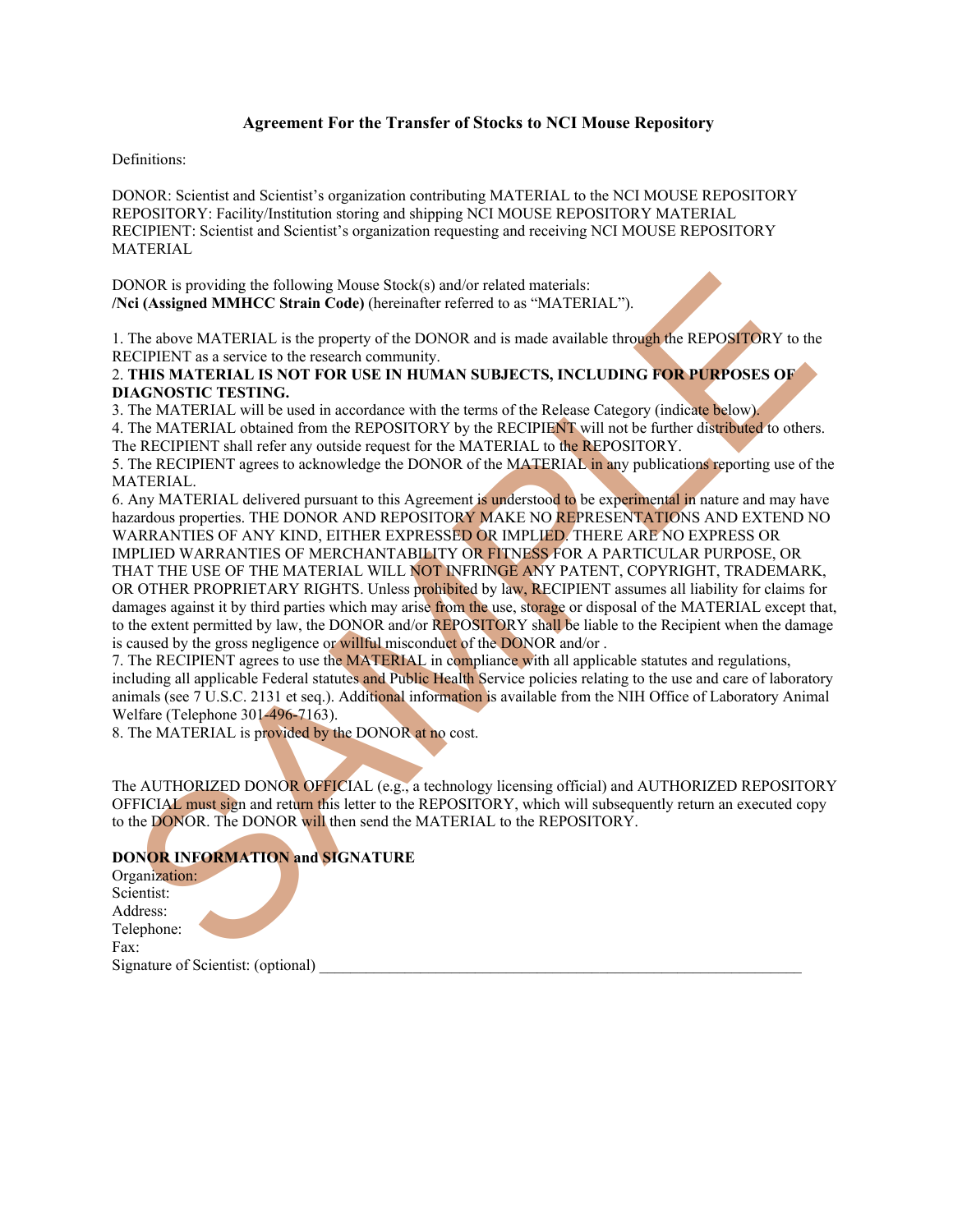**Certification of Authorized Donor Official:** I agree that before the MATERIAL is used in a product offered for sale, in a commercial manufacturing process, including quality control procedures, or to provide a commercial service, such use will be permitted only according to the DONOR-assigned Release Category (see below for explanation):

 $\Box A$   $\Box B$   $\Box C$  (check all that apply)

 $\mathcal{L}_\text{max}$  , and the contribution of the contribution of the contribution of the contribution of the contribution of the contribution of the contribution of the contribution of the contribution of the contribution of t Signature of Authorized Donor Official Date

| Printed Name:                                                                                                                                                                                                                                                                                                                                                                                                                                                                                                 |                                                                                                                                                                                                                                                                                                                                                                                                                                                                                                                                                                    |
|---------------------------------------------------------------------------------------------------------------------------------------------------------------------------------------------------------------------------------------------------------------------------------------------------------------------------------------------------------------------------------------------------------------------------------------------------------------------------------------------------------------|--------------------------------------------------------------------------------------------------------------------------------------------------------------------------------------------------------------------------------------------------------------------------------------------------------------------------------------------------------------------------------------------------------------------------------------------------------------------------------------------------------------------------------------------------------------------|
| Γitle:                                                                                                                                                                                                                                                                                                                                                                                                                                                                                                        |                                                                                                                                                                                                                                                                                                                                                                                                                                                                                                                                                                    |
| <b>Donor-Assigned Release Categories:</b>                                                                                                                                                                                                                                                                                                                                                                                                                                                                     |                                                                                                                                                                                                                                                                                                                                                                                                                                                                                                                                                                    |
| Release Category                                                                                                                                                                                                                                                                                                                                                                                                                                                                                              | Description                                                                                                                                                                                                                                                                                                                                                                                                                                                                                                                                                        |
| A                                                                                                                                                                                                                                                                                                                                                                                                                                                                                                             | Mouse stocks may be used for research or commercial purposes<br>without an agreement with the donor.                                                                                                                                                                                                                                                                                                                                                                                                                                                               |
| $\, {\bf B}$                                                                                                                                                                                                                                                                                                                                                                                                                                                                                                  | If Recipient is a for-profit institution, Recipient must sign an<br>agreement for commercial use* with Donor's institution before<br>receiving the mouse stocks. If Recipient is a nonprofit institution,<br>Recipient may use mouse stocks for research purposes only and must<br>sign an agreement with the Donor's institution for commercial use*<br>before using or incorporating the mouse stocks for commercial<br>purposes. The Donor reserves the right to contact the Repository to<br>obtain a list of subsequent Recipients that receive the Material. |
| $\mathcal{C}$                                                                                                                                                                                                                                                                                                                                                                                                                                                                                                 | Mouse stocks may be used for research purposes only. Recipient must<br>not use or incorporate the mouse stocks for commercial purposes.                                                                                                                                                                                                                                                                                                                                                                                                                            |
| "[C]ommercial use of mouse stocks" shall mean, for example:<br>a) use of the mouse stocks for commercial purposes, such as a product offered for sale; commercial<br>manufacture, distribution, or provision of services including quality control procedures; or<br>for development of a directly related secondary product or service that can be sold; or<br>b) commercial marketing by recipient or recipient's licensee of a directly related secondary product<br>developed using donor's mouse stocks. |                                                                                                                                                                                                                                                                                                                                                                                                                                                                                                                                                                    |